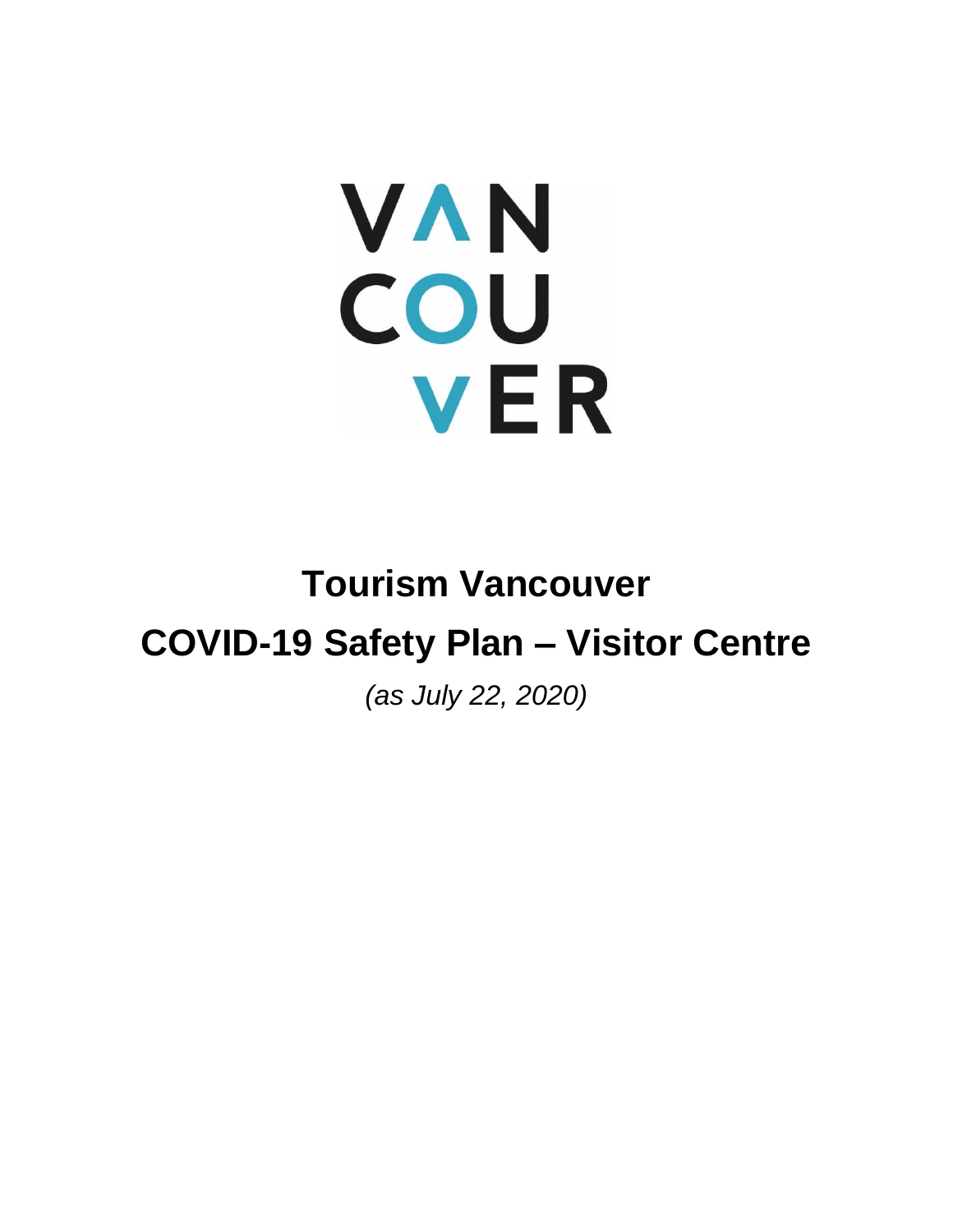# **Contents**

#### *Visitor Centre Safety Plan Review*

These Policies, guidelines and procedures will be reviewed and amended on an annual basis or as required to ensure all health and safety measures are in place and up to date and in compliance as directed by the Provincial Health Officer ("PHO"), the BC Centre for Disease Control ("BCCDC") and *WorkSafeBC*.

The Policies and guidelines for Tourism Vancouver's Visitor Centre contained in this document are the entire versions and replaces any prior documentation.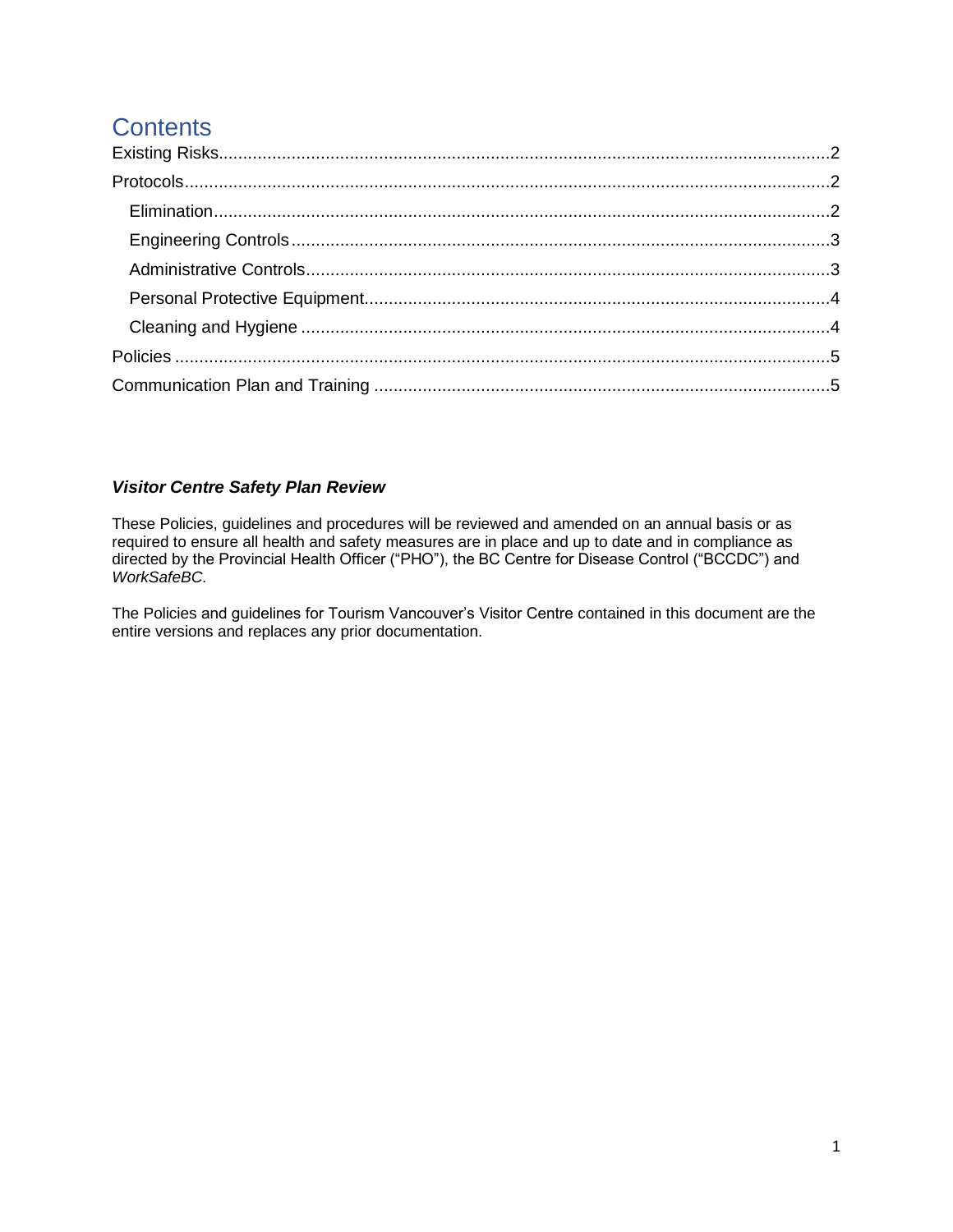# <span id="page-2-0"></span>Existing Risks

Entrance and Exit:

- Both entrances/exits work both ways
- Accessible entrance only available at North Entrance, guests are required to open door with hand

#### Brochures:

- Racks are open to public and high touch
- Brochures are often touched and not taken
- Tear-off maps are high contact

#### Printers:

• shared among all Team Members and workstations

#### Backroom:

- One computer workstation is used to counting cash, due to security of cash handling. Usually only used by one Team Member per day
- Must touch keypad and door handle to open door to backroom
- Limited space

#### Counselling area:

- Close proximity to visitors
- Sharing of iPads, phones, or computers
- Sharing of printed resources, such as maps, brochures, and guides
- Booking/cash handling requires close proximity
	- o Making bookings on behalf of guests may require touching identification or credit card of guests
	- $\circ$  Payment processing do not have contactless payment, only swipe due to Zaui limitations
	- o Cash Handling

#### Seating

• Encourages visitors to stay in space longer, increasing risk contact with Team Member and other visitors

Self-service internet stations

• High touch contact with visitors

### <span id="page-2-1"></span>Protocols

#### <span id="page-2-2"></span>**Elimination**

• Creating a one-way direction from West to East within Visitor Centre for entrance and exit.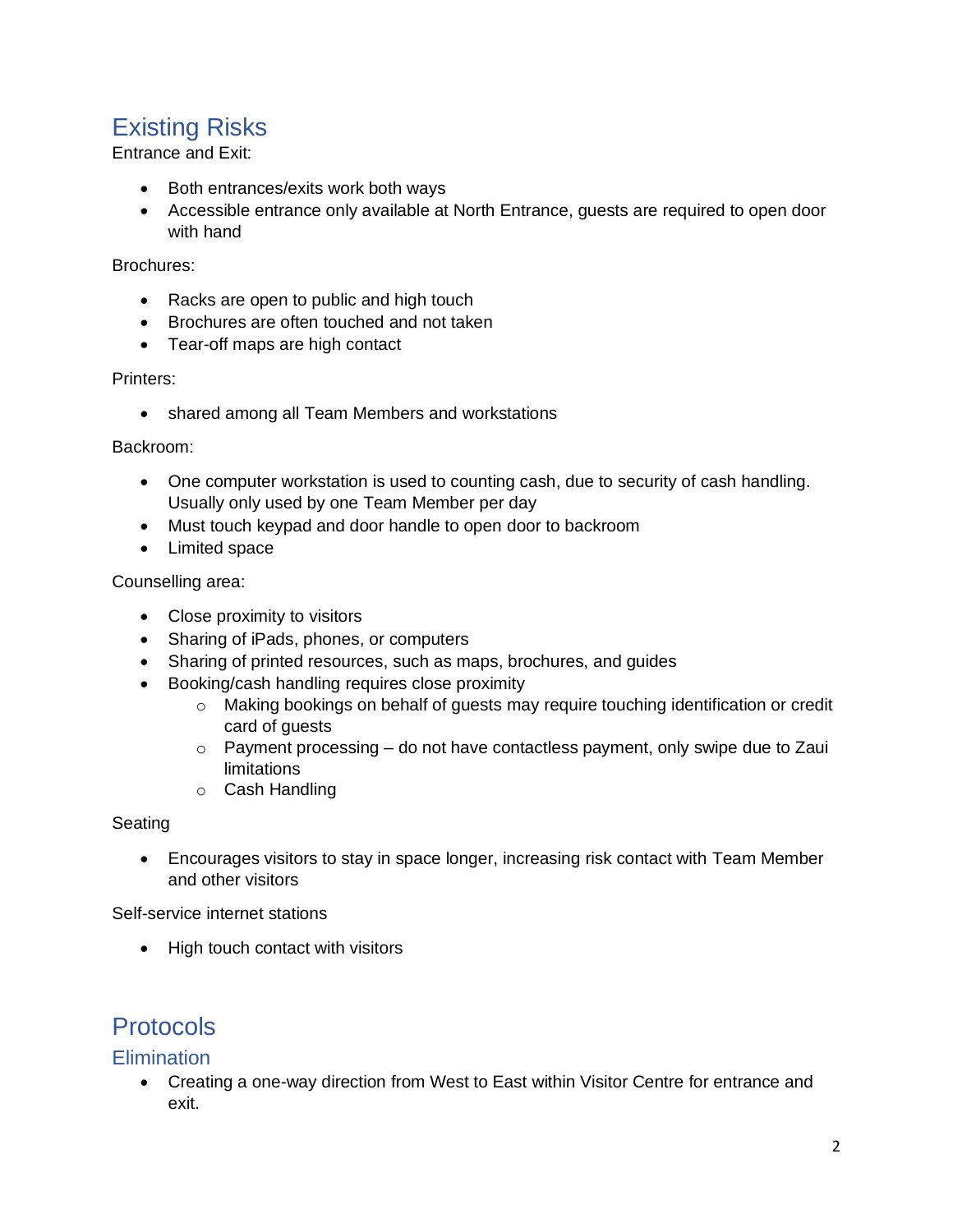- o Installation of floor signage
- Removal of Map Tables for counselling as they do not allow of adequate physical distancing
- Limiting traffic in Visitor Centre to match the maximum number of counselling Team Members based on physical distance of workstations/counselling stations, three Team Members and four visitors would be the maximum. The extra Team Member would be used for greeting and directing visitors in high traffic situations
- Installing floor signage, such as tape, at each counselling station for both Team Members and visitors to ensure physical distancing
- If needed, installing floor signage outside of Visitor Centre along north windows noting a two-metre distance for those waiting to enter the Visitor Centre
- Assigning Team Members to one workstation to limit Team Member interaction and shared resources
	- $\circ$  This includes the computers, iPads, printed resources, and supplies
- Remove brochure racks from visitor interaction, making them only available to Visitor Centre Team Member
- Use folded maps in Visitor Centre, instead of tear-off pad maps to allow for untouched map for each visitor
- Recycling any used brochures or paper resources after use by visitors or Team Member
- Quarantining re-usable brochures or resources for 48 hours after use, by use of labelled boxes
- Limiting number of Team Members in backroom of Visitor Centre including restroom, to two; limiting number of Team Members in upper level of backroom to one
- Will not reinstall self-service internet stations to limit visitor touchpoints
- Remove all visitor seating within Visitor Centre
- Not accepting cash, to minimize contact. Visitors must also swipe their own cards on iPads for payment

#### <span id="page-3-0"></span>Engineering Controls

• Installation of physical barriers at each counselling station, to protect Team Members from transmission due to inability to maintain two-metre physical distancing.

#### <span id="page-3-1"></span>Administrative Controls

- Post signage outside Visitor Centre informing guests of entrance only and exit only doors
- Post signage outside of Visitor Centre informing guests of limited occupancy of four guests, encouraging one member of the party in the Visitor Centre at a time.
- Post signage instructing and reminding visitors to obey the physical distancing protocols of a minimum of two metres at all times
- Inform visitors that if they have travelled outside of Canada, they are not permitted on the premises until they have self-isolated for a minimum of 14 days.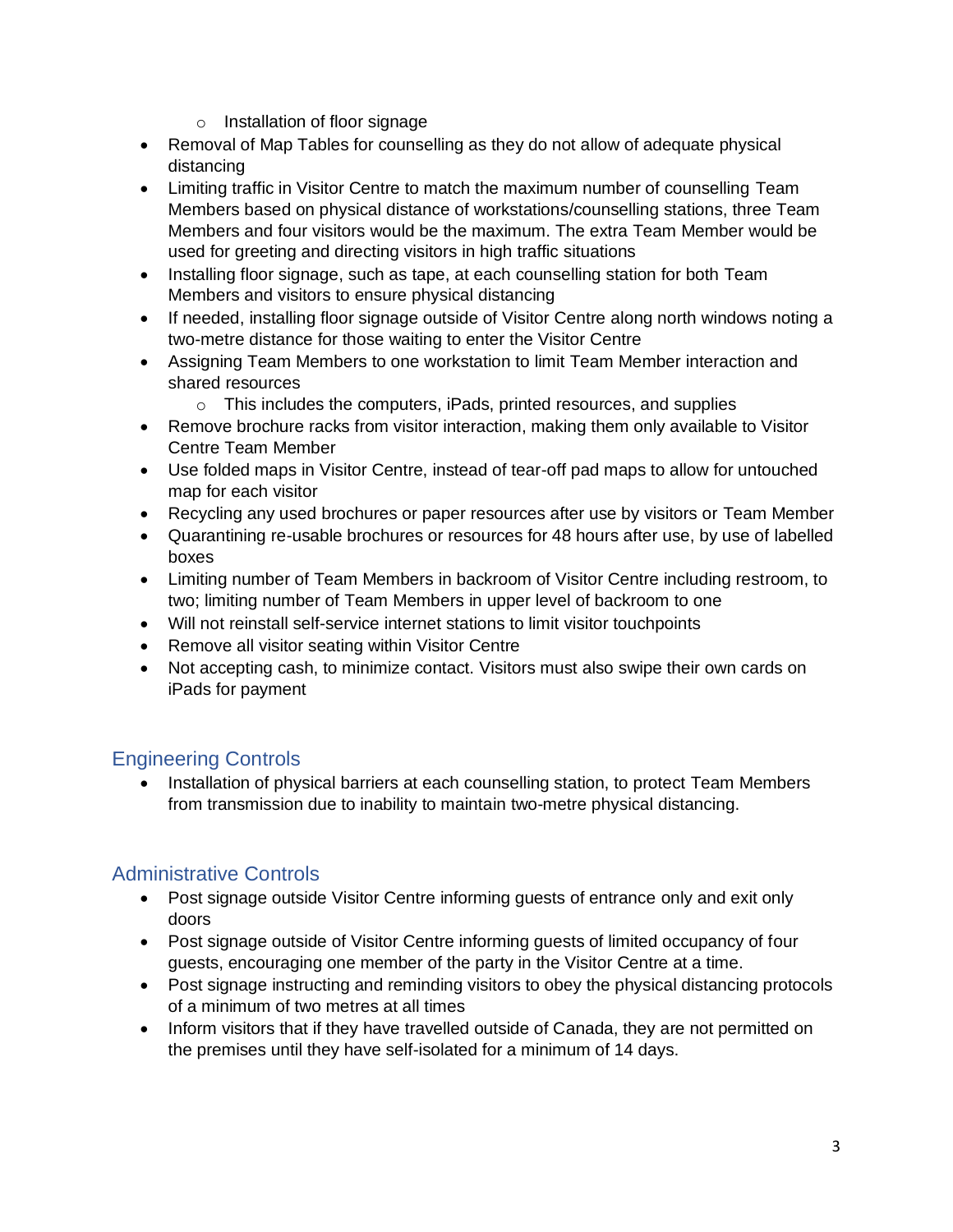- Post signage explaining that if a guest is displaying symptoms of COVID-19 or they live in a household where someone is showing symptoms of COVID-19, they must stay home
- Provide notice that those failing to observe physical distancing risks closure of the facility and as such, will be asked to leave the premises
- Display Wi-Fi network and password information within the Visitor Centre and outside of Visitor Centre limiting the need for visitor interaction
- Create a no contact delivery and pickup area in the public space, to limit contact between our Team Members and those picking up or dropping off deliveries in the Visitor **Centre**

#### <span id="page-4-0"></span>Personal Protective Equipment

• Mask usage would be required by any Team Member interacting with visitors without a physical barrier in which a two-metre physical distancing is not possible. For instance, Team Member directing and interacting with visitors at the entry of the Visitor Centre

#### <span id="page-4-1"></span>Cleaning and Hygiene

Employees must:

- Keep hands clean, and wash hands properly through use of soap and water; or alcoholbased hand sanitizers if soap and water are not available:
	- o before touching eyes, nose, and mouth if there is a need to do so
	- o after handling objects soiled by respiratory or other body secretions
	- o after touching high contact surfaces or equipment, such as escalator handrails, elevator control panels, or door handles
	- o after handling cash/credit/debit cards, touching common items and after each delivery
- Cover their nose and mouth with tissue paper while sneezing or coughing and dispose of nasal and mouth discharge properly. Avoid touching their face.
- Maintain good personal and environmental hygiene
- Not shake hands with colleagues or visitors
- Must stay at home and keep a safe distance from others in their family until symptoms have completely disappeared, if they have symptoms of a cold, flu, or COVID-19, including a cough, sneezing, runny nose, sore throat, or fatigue.

The Visitor Centre will provide the following materials for use by visitors at entrance and exit of Visitor Centre, as well as each counselling station:

- Receptacles for used tissue paper disposal
- Dispensers of alcohol-based hand sanitizers

Cleaning and Hygiene of Visitor Centre:

• Leaving doors to Visitor Centre open whenever possible during hours of operation to improve ventilation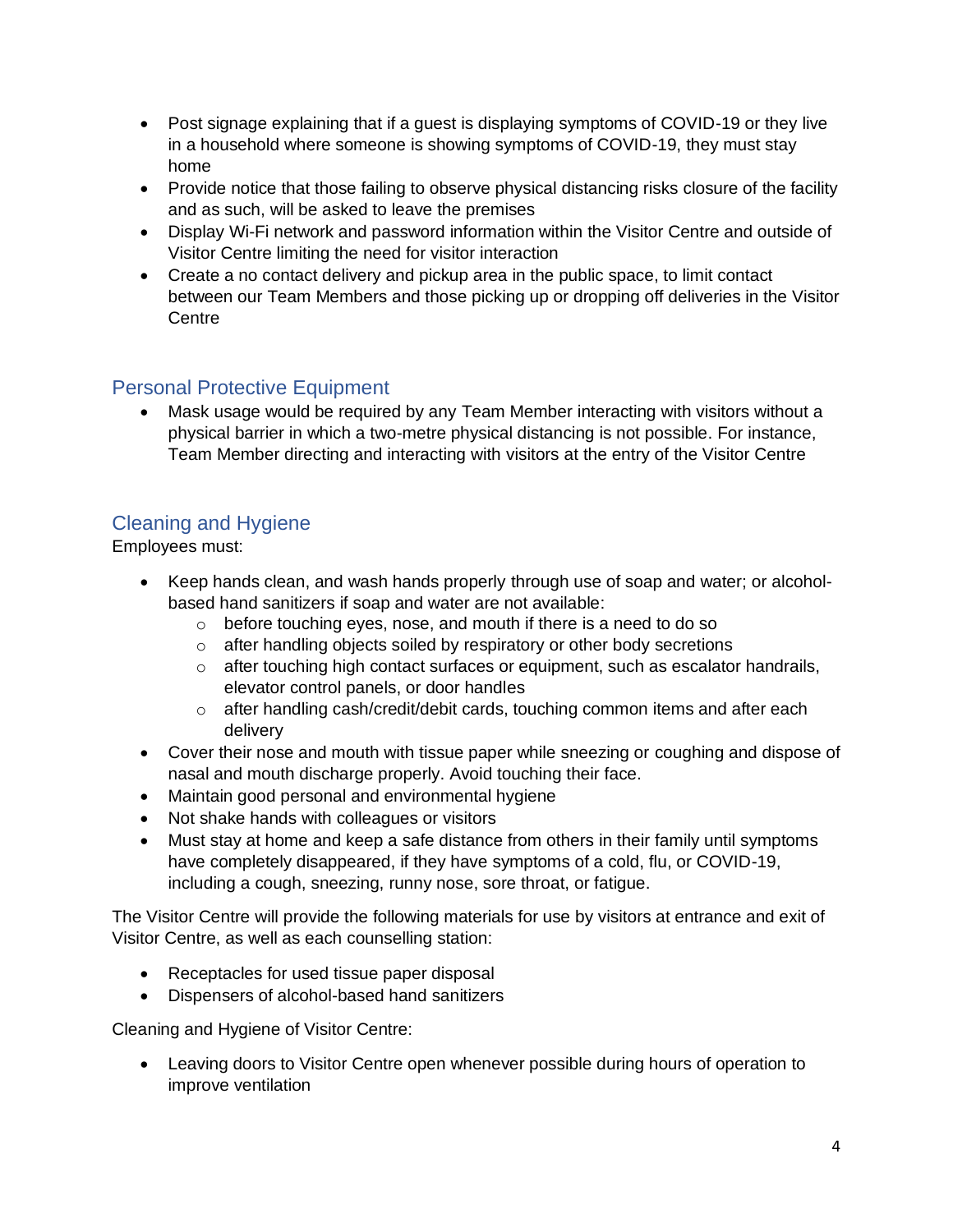- Provide alcohol-based hand sanitizer on both sides of backroom door to ensure proper hygiene
- Team Members will thoroughly clean their workstation before and after their shift, including any barriers
- Team Members will clean high contact areas inside and outside the Visitor Centre, such as counters, backroom keypad and accessible entry buttons, and door handles. Every four hours at minimum, including prior to opening and after closing of the Visitor Centre
- Nightly janitorial service will remove any garbage, as well as clean the restroom.

## <span id="page-5-0"></span>**Policies**

Any workers or visitors exhibiting symptoms of COVID-19 are prohibited from the Visitor Centre, including the following:

- Anyone who has symptoms of COVID-19 in the last 10 days. Symptoms include fever, chills, new or worsening cough, shortness of breath, sore throat, and new muscle aches or headache.
- Any directed by Public Health to self-isolate
- Anyone who has arrived from outside of Canada within the last 14 days.
- Limiting or prohibiting non-essential visitors to the Visitor Centre, such as friends and family of Team Member

Any worker who may start to feel ill at work:

- Must report to a first aid attendant, even with mild symptoms. If symptoms are severe, such as difficulty breathing and chest pain, 911 will be called
- Must wash and sanitize their hands, wear a mask, and will be asked to go straight home
- Will have their workstation and any surfaces the employee may have come in contact with will be cleaned and disinfected

Tourism Vancouver's existing Workplace Bullying and Harassment and Workplace Violence Policy outlines procedures and measures in place to address violence in the workplace.

# <span id="page-5-1"></span>Communication Plan and Training

- Prior to first shift in Visitor Centre, all Visitor Centre Team Members will be informed of the new protocols and procedures via virtual meeting, as well as provided with a copy of the plan that will include, but it not limited to:
	- o New limits on occupancy in Visitor Centre and backroom areas
	- $\circ$  New procedures for cleaning and sanitizing Visitor Centre, and workspaces
	- $\circ$  New procedures for reducing contact and maintain physical distancing, such as no longer sharing resources and workstations
	- $\circ$  New requirement for personal protective equipment when greeting and directing visitors, including how to wear a mask and its limitations on protecting the wearer from respiratory droplets